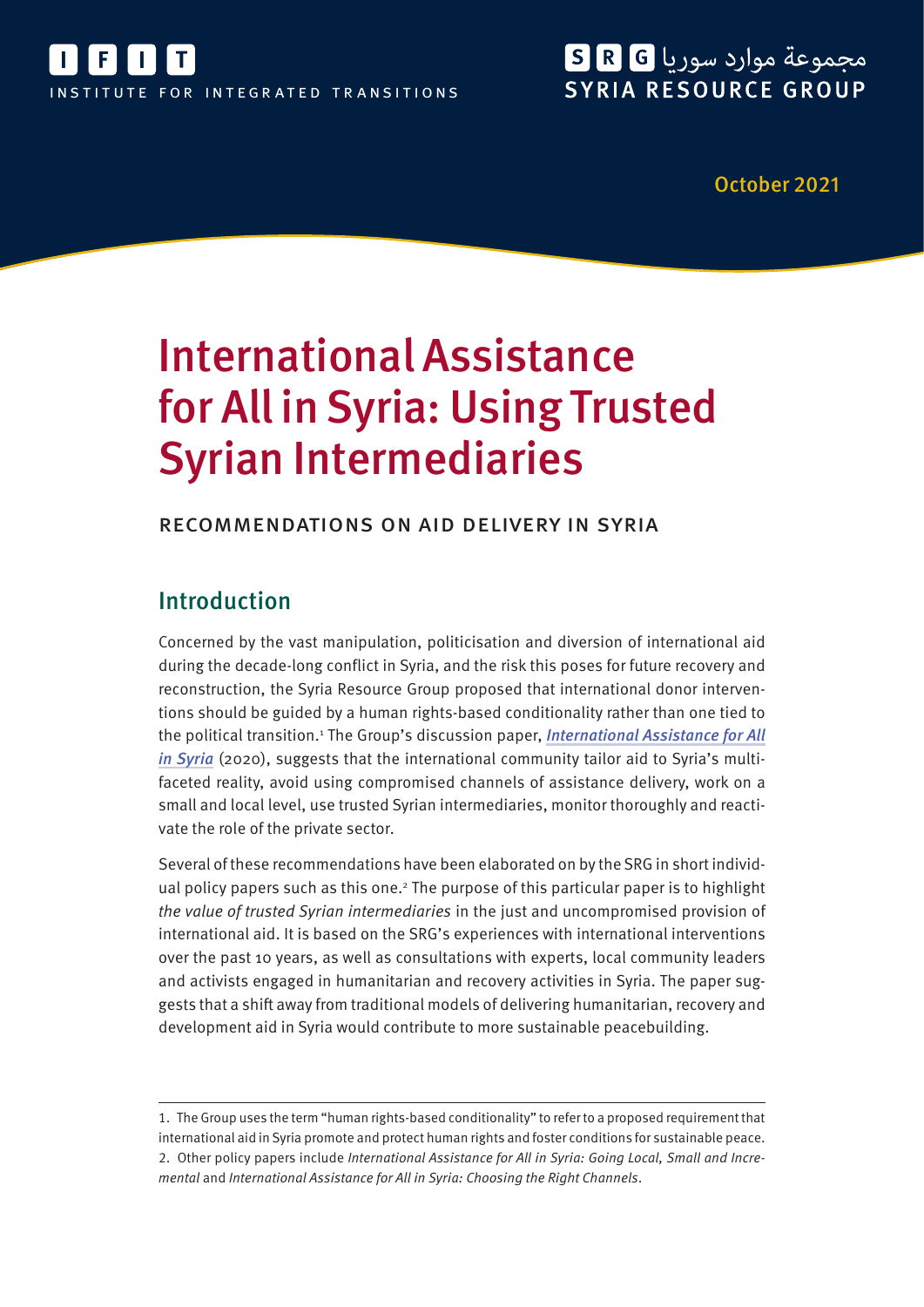## Why Syrian intermediaries?

Two of the most important pillars of the policy framework proposed by the SRG – going local, small and incremental and avoiding compromised channels – require that the international community rethinks its funding structures when delivering aid. The traditional model of distributing non-humanitarian assistance can be described as a constant flow of financial resources and information between donors, government, United Nations agencies, international nongovernmental organisations (INGOs), national and local organisations, and beneficiaries. The figure below illustrates the most relevant exchanges of funding and information (needs assessments, monitoring, reporting) between key actors. It is a simplified image; additional minor flows, such as development grants to national NGOs, are omitted.



#### TRADITIONAL MODEL OF AID DELIVERY

In Syria, two key factors have affected the model's implementation on the ground: 1) the country is divided, with areas beyond the central government's control; and 2) the Syrian government has been isolated internationally, which has restricted its access to international aid.



#### syria: government-held areas syria: non-government-held areas syria: non-government-held areas

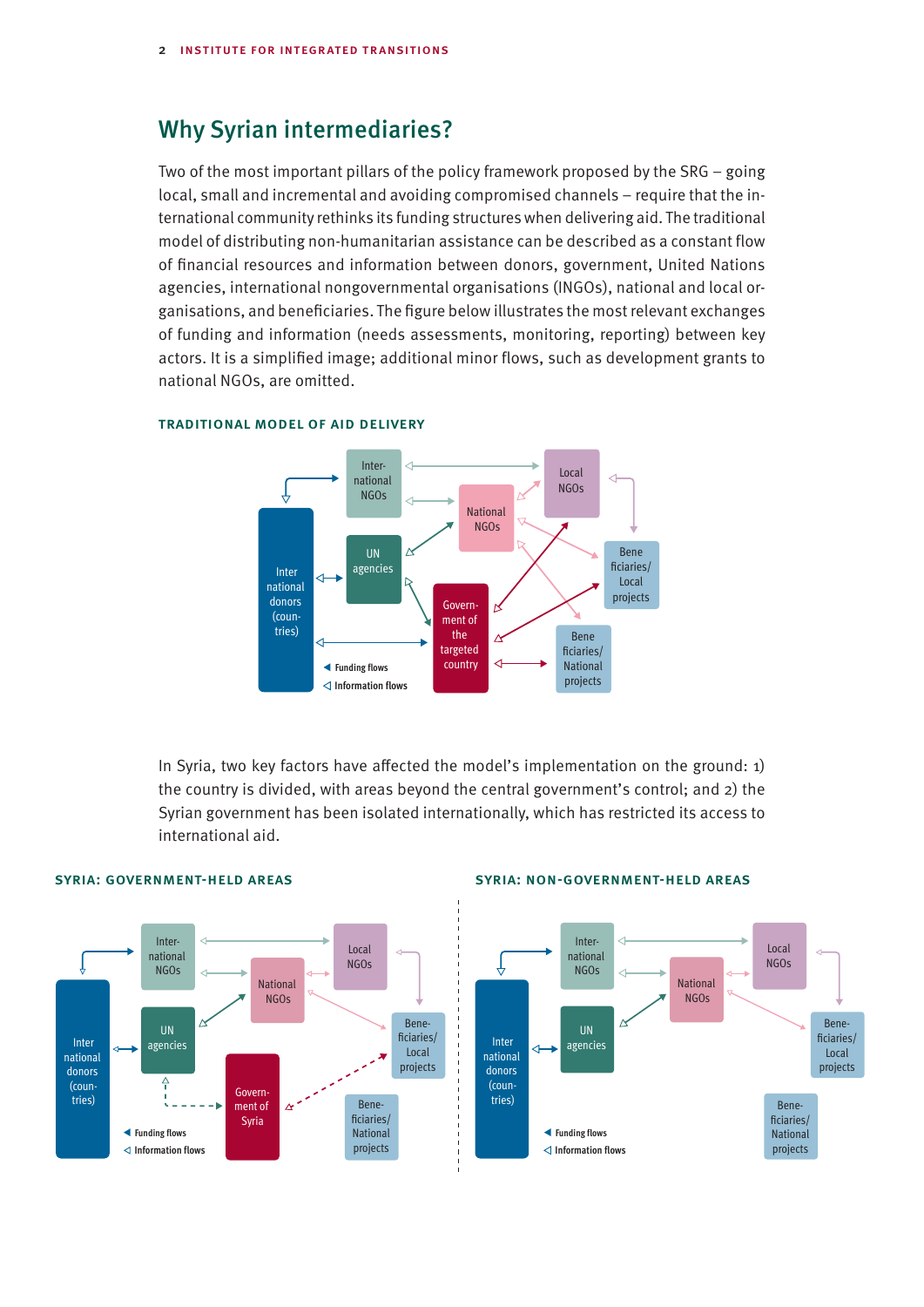The SRG policy framework puts emphasis on working locally, on a small scale and incrementally through aid delivery channels that are not compromised. This approach requires effectively managing a large number of small stakeholders, which can be challenging when donors are removed from local actors and realities. Furthermore, potential obstacles are exacerbated in conflict environments, where international aid risks unintentionally contributing to large-scale corruption, empowering war criminals, contributing to the war economy, entrenching divisions or undermining peace, as has occurred in the past. **Local intermediaries provide an important solution to these problems of aid diversion**.



proposed alternative model for (non-humanitarian) assistance proposed alternative model for (non-humanitarian) assistance

In particular, local intermediaries have the ability to bridge the divide between donors and local communities. In the current context, **they must be 1) Syrian**, with the high level of connections and knowledge required to effectively navigate the complex local environment; **and 2) trusted by both Syrian communities and donors** with regards to their commitment to human rights, sustainable peace and not compromising Syrian national interests.

## Finding the right local intermediaries

It is important to identify the local intermediaries' roles as a prior step to identifying the right actors. In the localised approach proposed by the SRG, the intermediaries' roles include:

- **•** Gathering trusted information and verifying sources (including needs and stakeholder assessments and impartial data collection).
- **•** Vetting channels (people, organisations, companies) or determining the necessary conditions to engage with compromised channels.
- **•** Actively participating in programme and project design.
- **•** Channelling funds towards local partners where direct funding is not possible.
- **•** Managing programmes and projects and monitoring their implementation, including respect of the human rights-based conditionality across programme cycles (from inception to design, monitoring, and evaluation).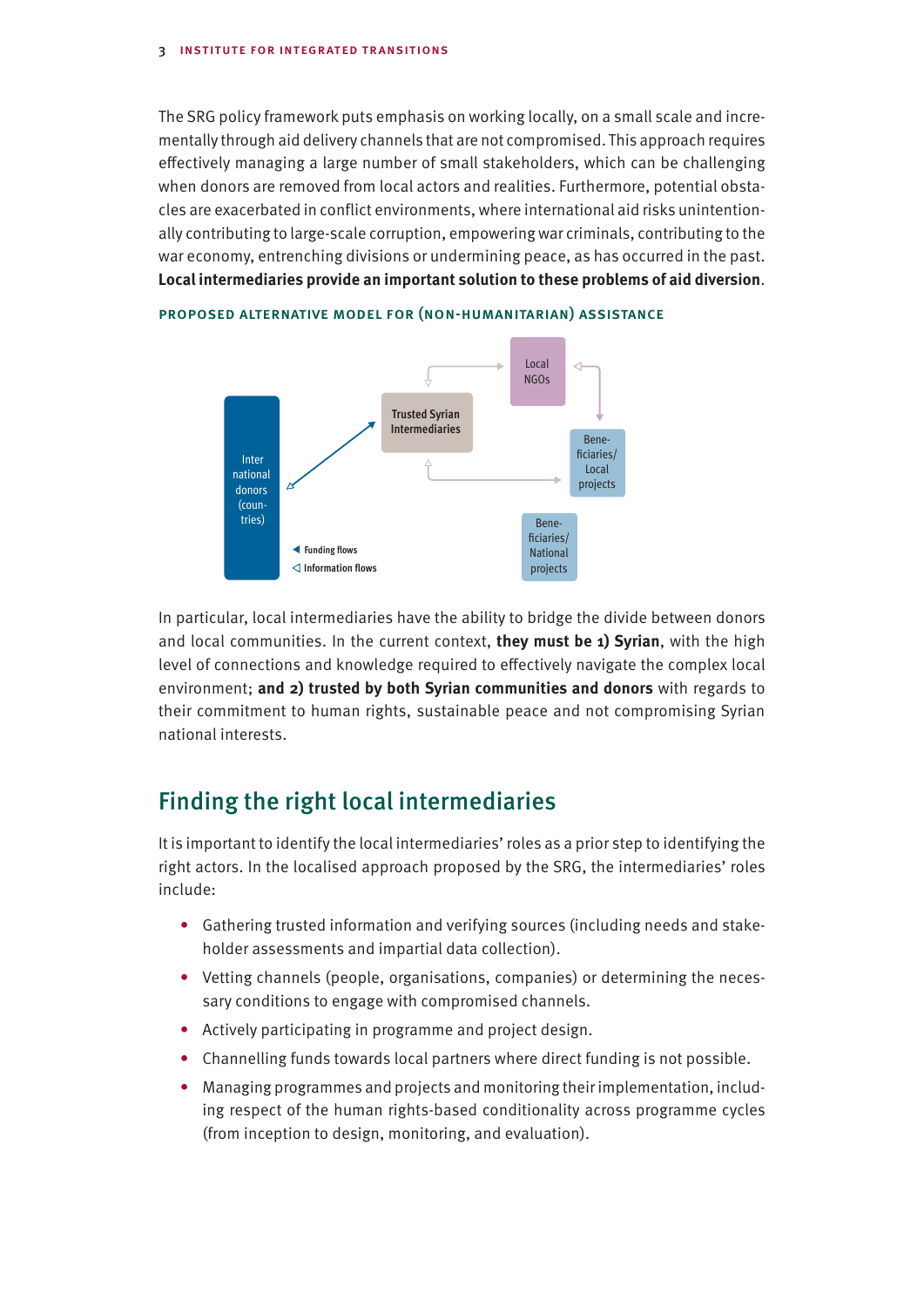Clear selection criteria should be used to identify existing structures or to help create new ones if required. Syrian intermediaries should collectively:

- **•** Adhere to the human rights-based conditionality and have mechanisms that guarantee ongoing compliance.
- **•** Have knowledge of and access to people and information from several areas in Syria, and thus be familiar with the multiple realities within Syria.
- **•** Be trusted by local communities, including for their respect for the principles of human rights, transparency and fairness.
- **•** Be trusted by donors, including having or developing the capacity to comply with their rules of transparency, accountability and programme management.

**Some models of such intermediaries exist but they either tend to operate only at a small scale, or need structural adjustments** (eg, the Syria Recovery Trust Fund and the Assistance Coordination Unit). New models could be created based on the existing examples, like the UN Office for the Coordination of Humanitarian Affairs clusters, exclusively constituted by trusted Syrian organisations or companies organised on a regional and/or sectoral basis.

**Other models would need to be created through innovative solutions**, such as an online pool of Syrians who vet intermediaries; online groups of trusted regional/local representatives capable of validating possible 'deals' with compromised local actors; groups of trusted experts that confirm projects' conformity with current and future regional/ national interests; certification of trusted organisations; and an online network of trusted and secure 'anonymous' monitors. Another possible innovation is the creation of a dedicated, trusted and well-monitored payment mechanism as a safe channel for all official financial assistance, which would allow the private sector, the Syrian diaspora and trusted Syrian NGOs – actors currently excluded from aid provision due to restrictive measures – to realise financial aid transfers to Syria.

Experiences from other post-conflict settings demonstrate the value of using local intermediaries where intercommunal peace is at stake or where central institutions are not adequate partners in delivering results (eg, [Lebanon's Reform, Recovery and Re](https://www.worldbank.org/en/country/lebanon/publication/lebanon-reform-recovery-reconstruction-framework-3rf)[construction Framework](https://www.worldbank.org/en/country/lebanon/publication/lebanon-reform-recovery-reconstruction-framework-3rf)).

#### **Local intermediaries in Northern Ireland: a comparative model?**

After the commencement of the peace process in 1995, the European Union Special Support Programme for Peace and Reconciliation entrusted the management of a large funding programme to a range of civil society-led Intermediary Funding Bodies (IFBs), which operated on the basis of agreed peacebuilding and reconstruction measures. The IFB committees were composed of representatives from local communities, worked with clear criteria and used a built-in transparency process. In parallel, Northern Ireland has also benefited from a multi-donor independent trust fund (International Fund for Ireland) committed to local-level peacebuilding, which has operated since 1986.